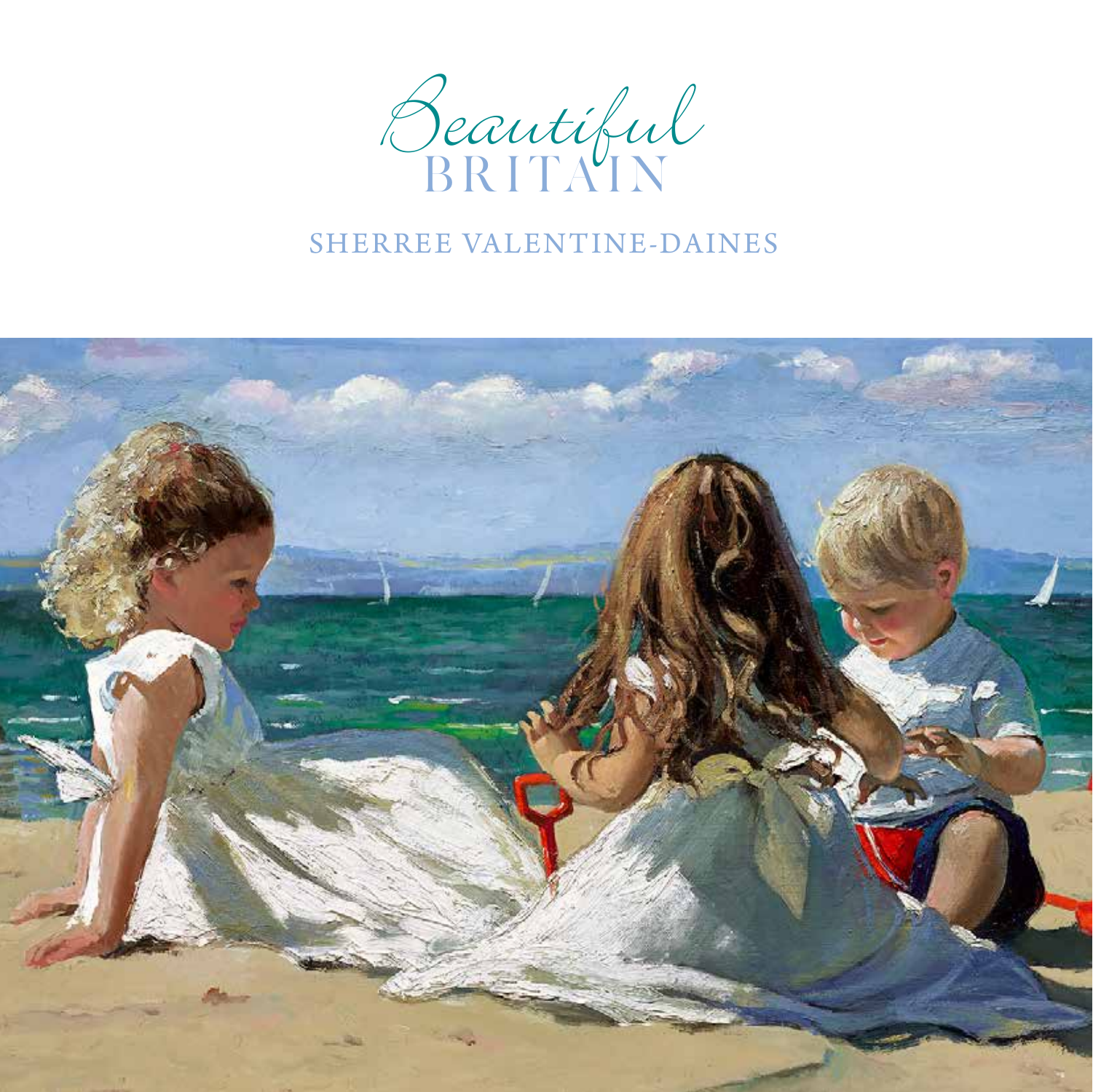

HIGH DAYS AND HOLIDAYS ARE CELEBRATED IN THIS NEW COLLECTION OF EXCLUSIVE COLLECTOR'S EDITIONS FROM SHERREE, WHICH TAKE US FROM SOPHISTICATED SOCIAL SCENES TO THE INNOCENT PLEASURES OF TRIPS TO THE SEASIDE.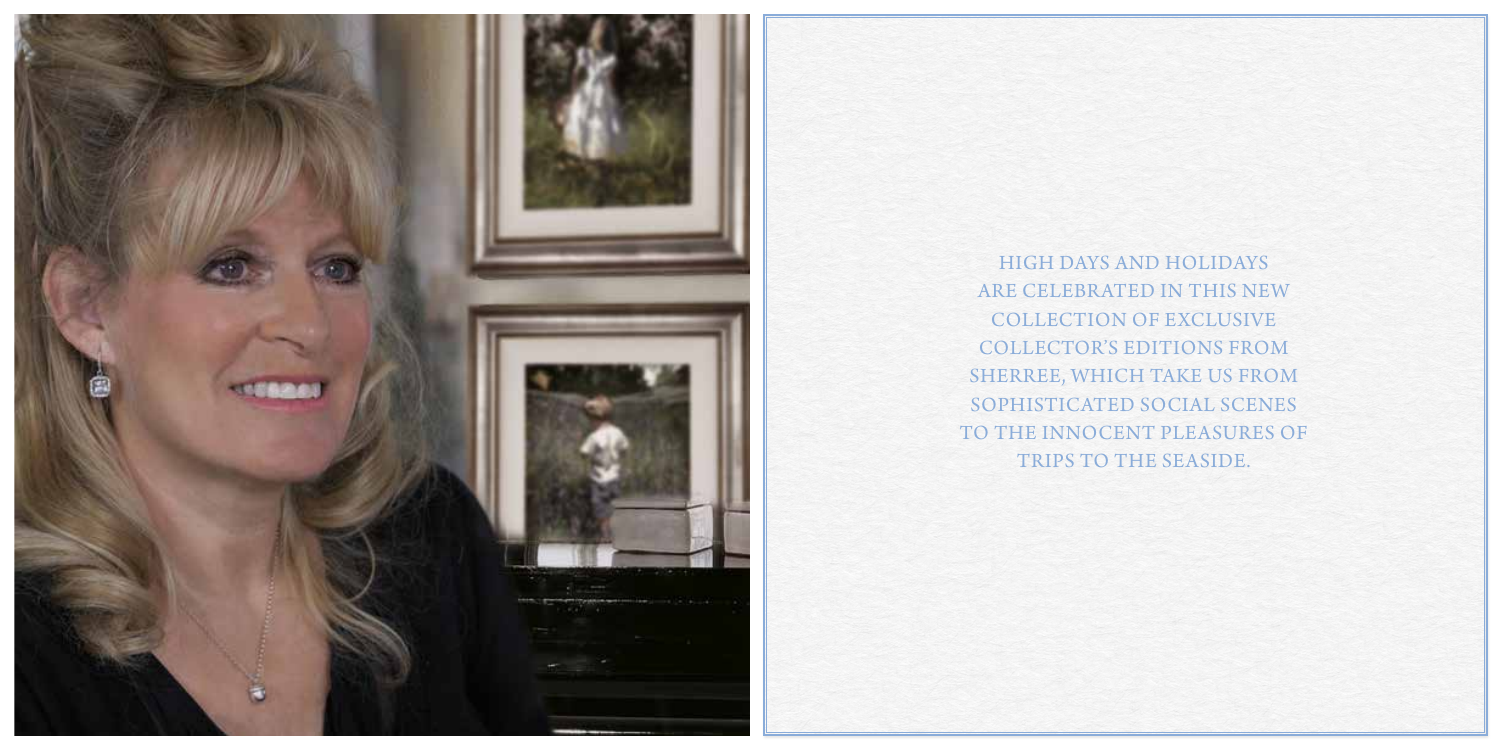Canvas on Board Edition of 195 16 x 20" Framed: £695



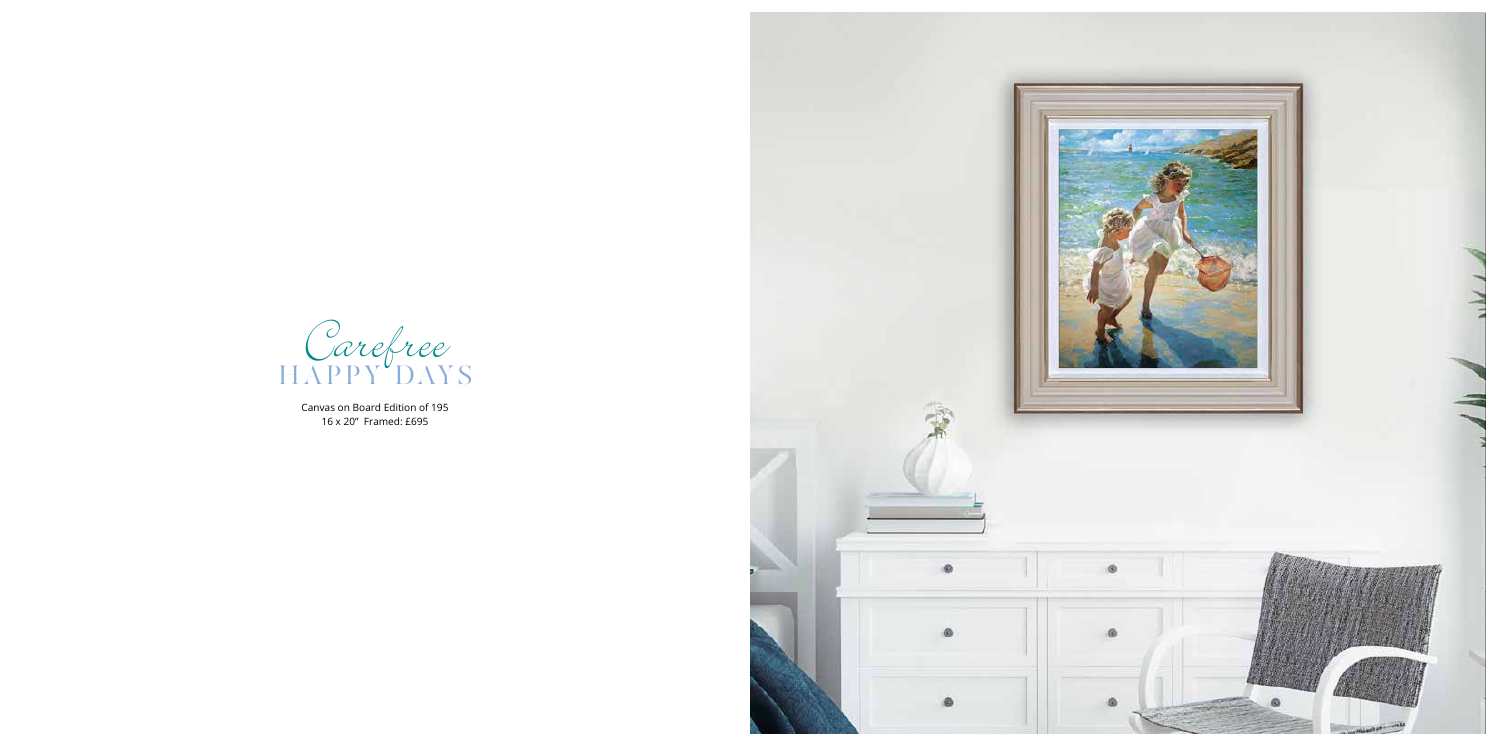Canvas on Board Edition of 195 10 x 12" Framed: £425



Canvas on Board Edition of 195 10 x 12" Framed: £425





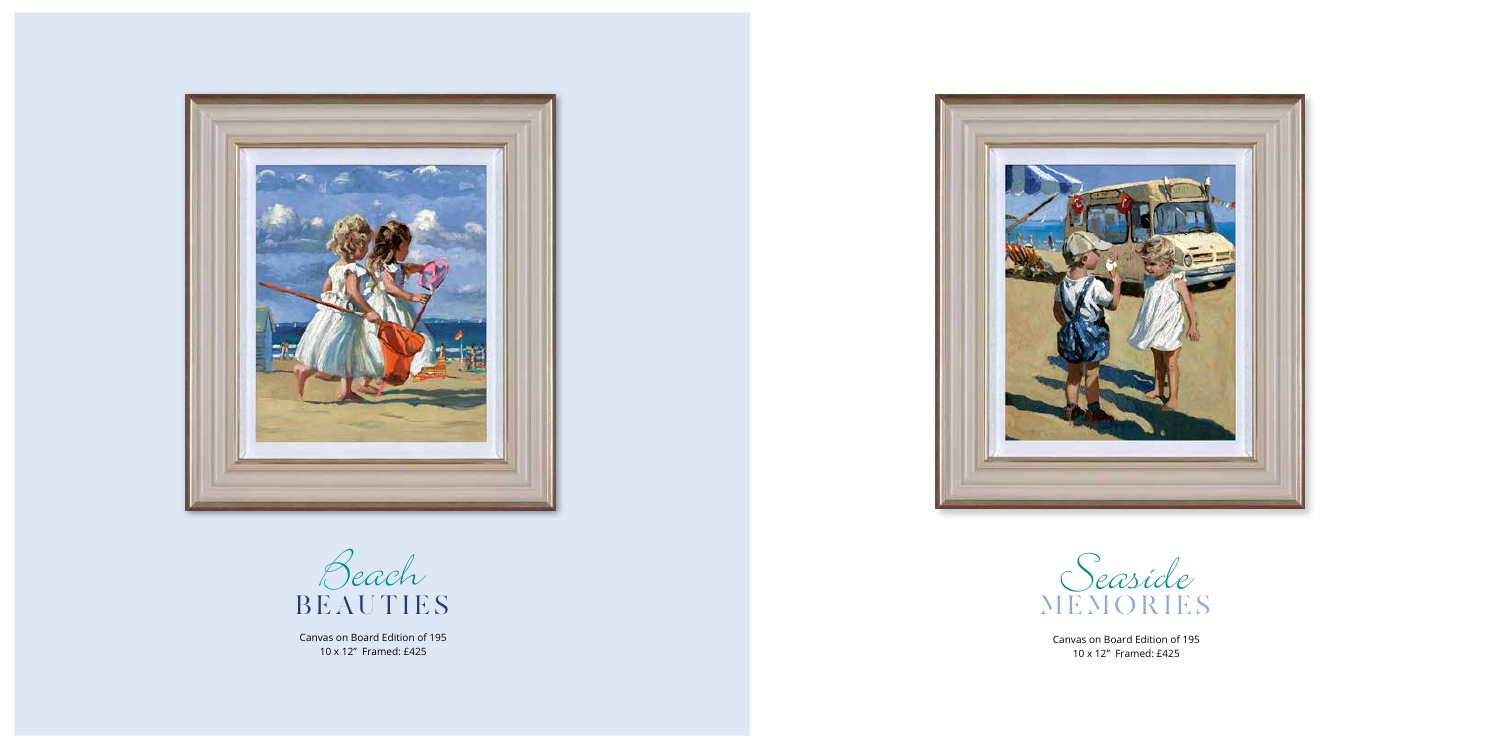

Canvas on Board Edition of 195 12 x 10" Framed: £425

Playing A M O N G S T T H E DUNES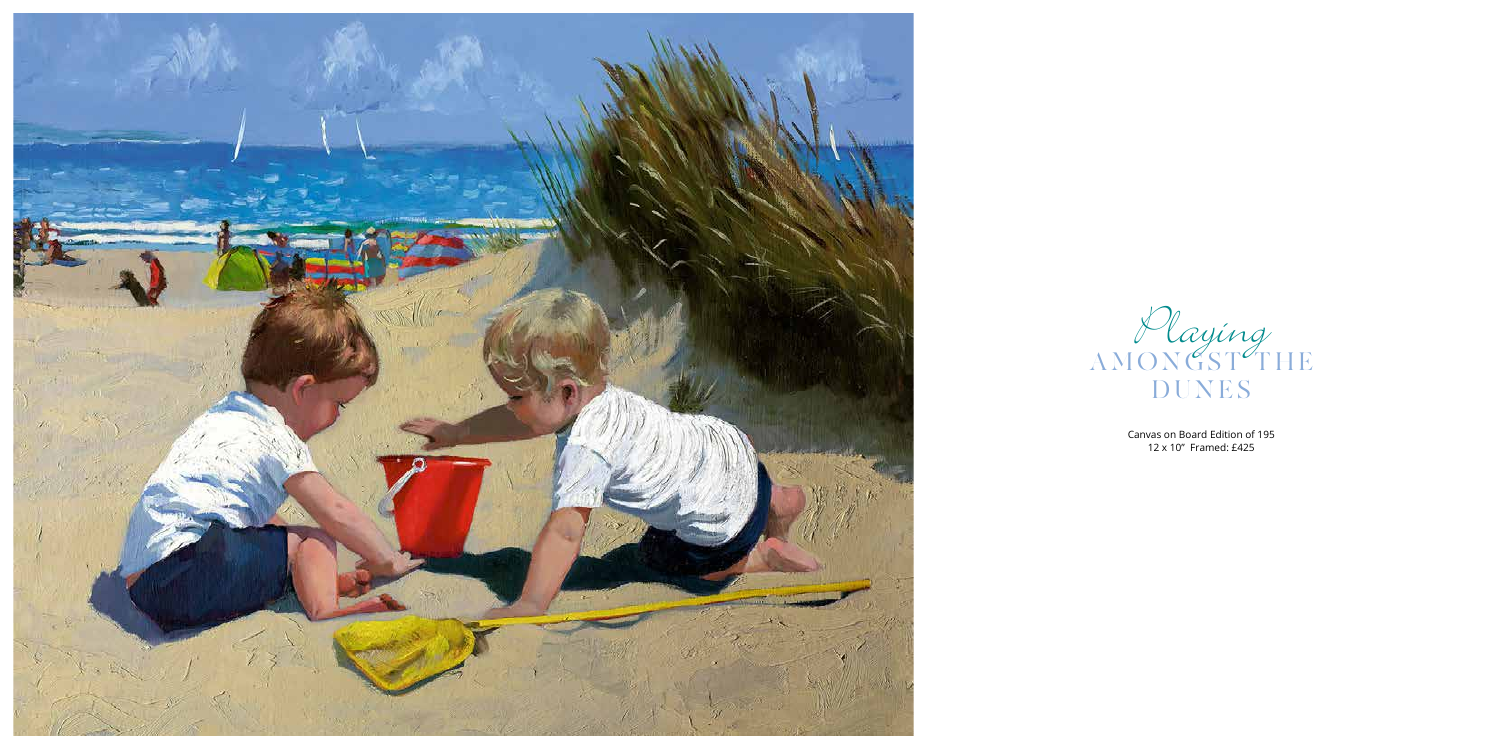

Canvas on Board Edition of 195 30 x 14" Framed: £795

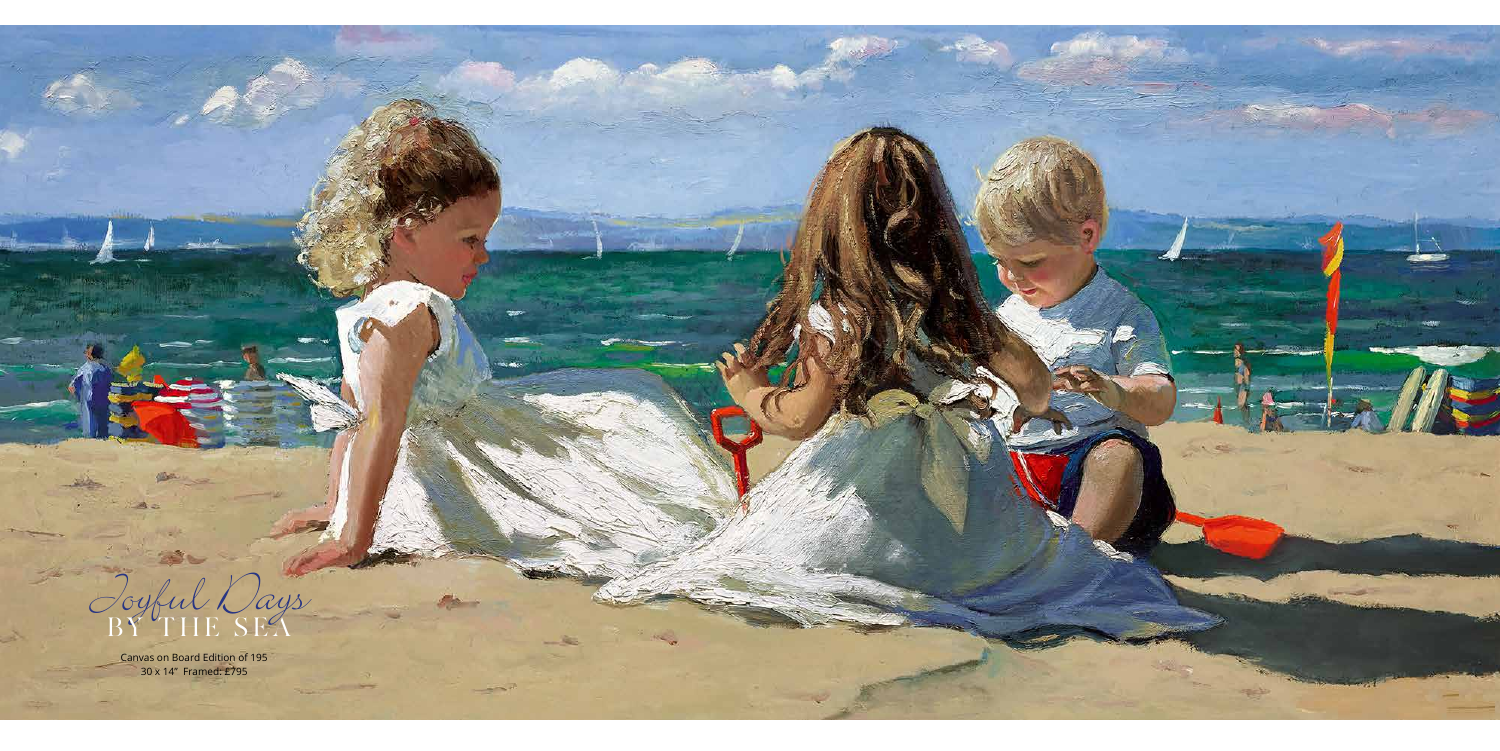Canvas on Board Edition of 195 26 x 19" Framed: £895